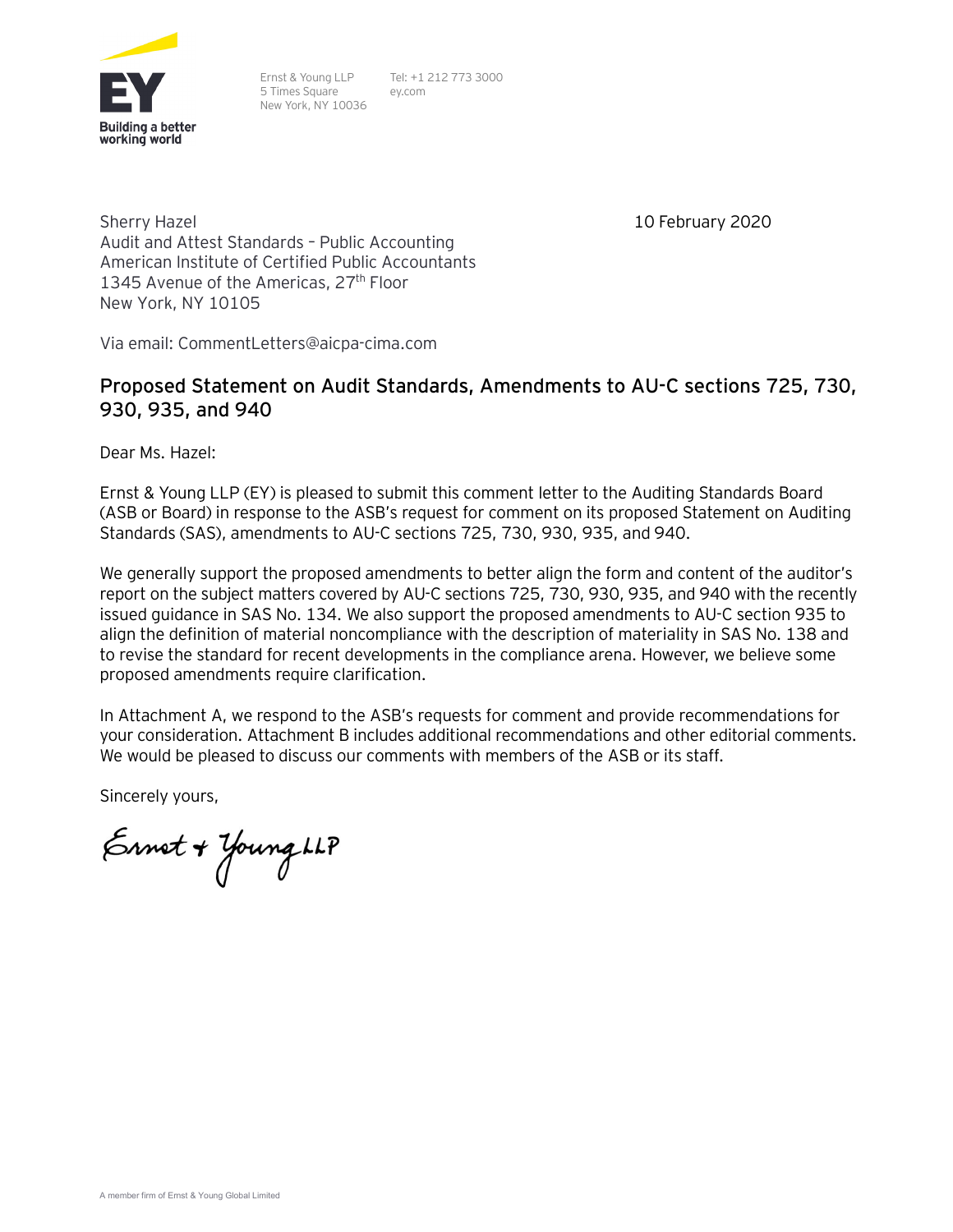### **Attachment A — Responses to requests for comment**

*Proposed Revisions to AU-C Section 930*

1. Are the proposed amendments to AU-C section 930 appropriate and complete?

We support the ASB's proposal to amend AU-C section 930 to conform with SAS No. 134 and also align with the requirements in Auditing Standard (AS) 4105, *Reviews of Interim Financial Information,* issued by the Public Company Accounting Standards Board (PCAOB). However, we recommend the revisions that we describe in Attachment B and our response to question 3 below.

2. Should the reporting requirements in paragraph .31 include revisions for harmonization with the requirements in PCAOB AS 4105, including the placement of the auditor's review conclusion at the beginning of the review report on interim financial information?

We support the harmonization of the reporting requirements in paragraph 31 of AU-C section 930. including the placement of the auditor's review conclusion at the beginning of the review report on interim financial information, with the requirements in PCAOB 4105. Our recommendations and other editorial comments on the proposed amendments to paragraph 31 of AU-C section 930 are included in Attachment B.

3. Do you agree with aligning the dating requirement to be consistent with that of PCAOB AS 4105 and AR-C section 90?

AU-C section 930, paragraph 31.h, as proposed, states the following:

"The date of the review report, which should be dated as of the date of completion of the review procedures *no earlier than the date on which the auditor completed procedures sufficient to obtain limited assurance as a basis for reporting whether the auditor is aware of any material modifications that should be made to the interim financial information in order for it to be in accordance with the applicable financial reporting framework, including evidence of the following (Ref: par. .A58):*

- *i. All the statements and disclosures that the interim financial information comprises have been prepared.*
- *Ii. Management has asserted that they have taken responsibility for the interim financial information."*

We recommend removing the phrase "limited assurance as." The term "limited assurance" is not used elsewhere in AU-C section 930, including the examples of review reports. Making our suggested edit would better align the wording with the stated objective of the auditor, as described in AU-C 930.05, and avoid any unintended consequences, including confusion.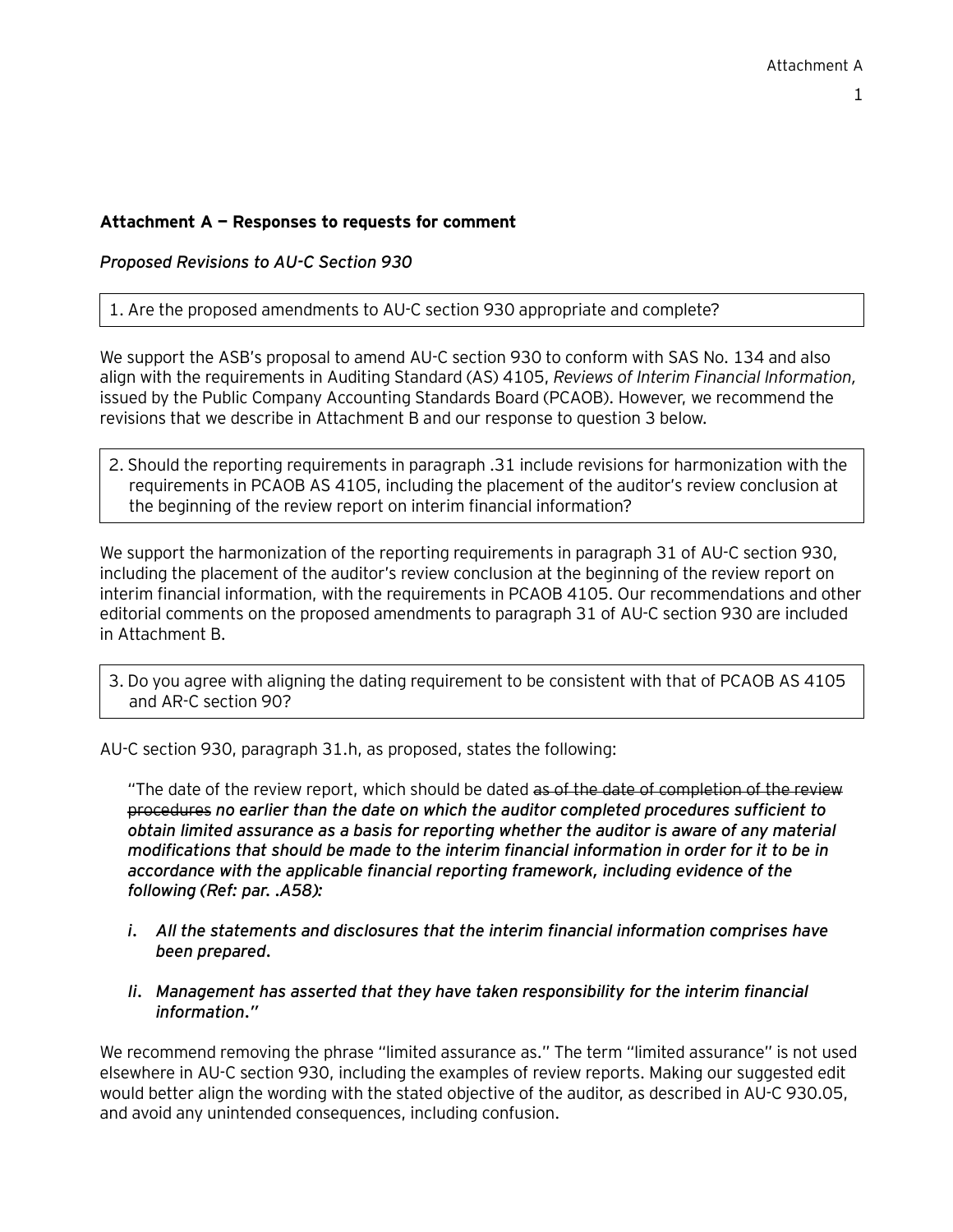## *Proposed Revisions to AU-C Section 935*

1. Are the proposed amendments to the appendix appropriate and complete, including the proposed amendments to be consistent with current government requirements? If not, please suggest specific revisions.

We believe the proposed amendments to the AU-C section 935 appendix are appropriate and consistent with current government requirements. Our recommendations and other editorial comments on the proposed amendments to AU-C section 935 are included in Attachment B.

2. Do you agree with how the combined report and the separate reports are addressed in the standard? If not, please suggest specific revisions.

We support the ASB's proposal to amend AU-C section 935 to present the requirements for a combined report on compliance and internal controls as the default form of report and to better align the form and content of the auditor's report with SAS No. 134. Our recommendations and other editorial comments on the proposed amendments to AU-C section 935 are included in Attachment B.

#### *Proposed Revisions to AU-C Section 940*

1. Are the proposed amendments to AU-C section 940 appropriate and complete?

We support the ASB's proposal to amend AU-C section 940 to better align the form and content of the auditor's report on ICFR to conform with SAS No. 134. However, we have some suggested revisions that are further described in our responses below to the ASB's requests for comment 2.a and 2.d.

- 2. Do you agree with the proposed
	- a. amendment to require a statement in the "Auditor's Responsibilities for the Audit of ICFR" section that states internal control over financial reporting is not effective if a material weakness exists?

We believe that the statement "Internal control over financial reporting is not effective if a material weakness exists" does not describe a responsibility of the auditor and therefore should not be included in the "Auditor's Responsibilities" section of the auditor's report. We suggest moving the proposed statement to the "Definition and Inherent Limitations of Internal Control Over Financial Reporting" section of the auditor's report.

- 2. Do you agree with the proposed
	- b. placement of the paragraphs when issuing a separate report on ICFR as required by the proposed amendments to paragraph .65?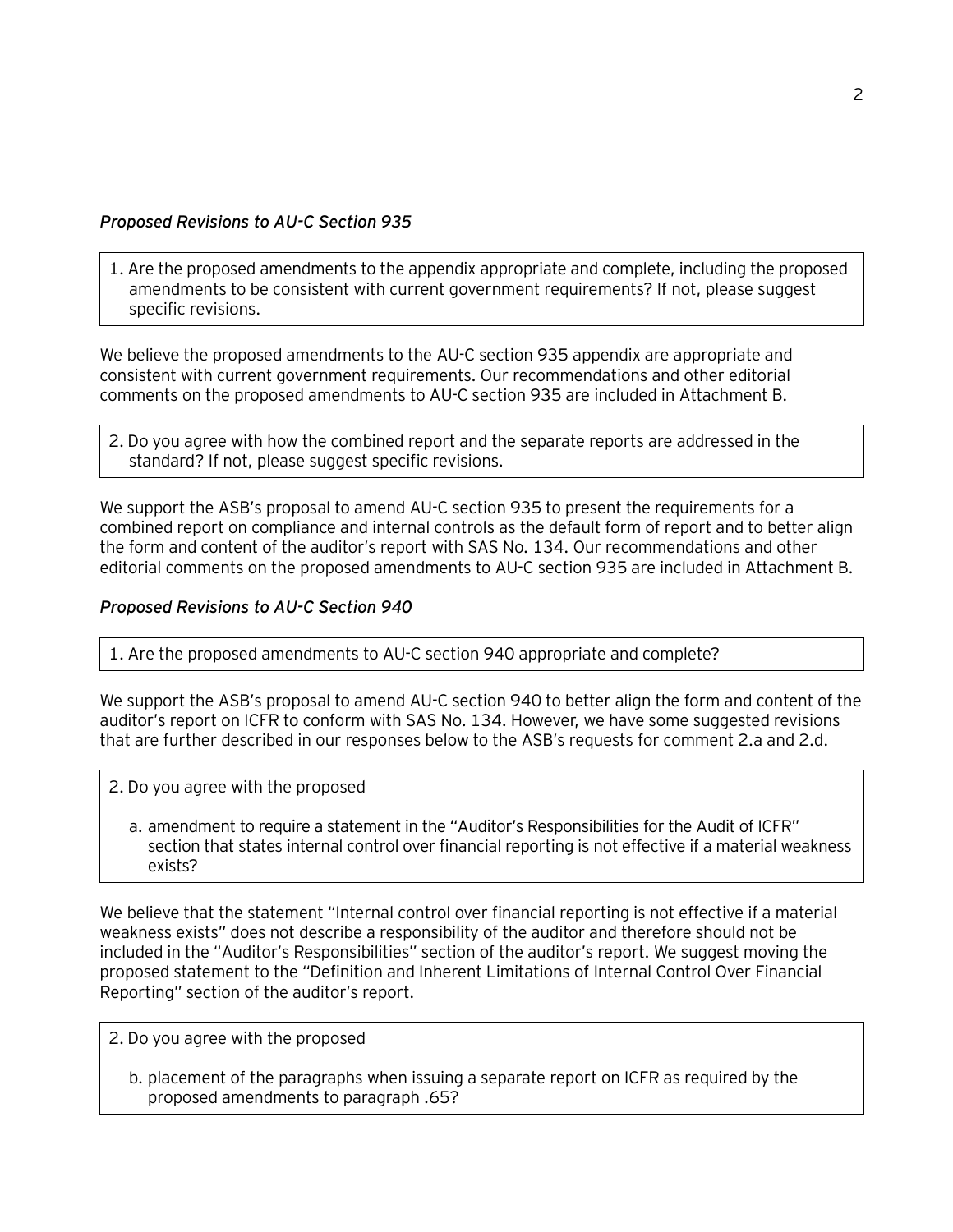We agree with the proposed placement of the paragraphs if the auditor is issuing a separate report on ICFR as required by the proposed amendments to paragraph 65 of AU-C section 940.

- 2. Do you agree with the proposed
	- c. placement of the paragraphs when issuing an adverse opinion on ICFR due to a material weakness as required by the proposed amendments to paragraph .69?

We agree with the proposed placement of the paragraphs if the auditor is issuing an adverse opinion on ICFR due to a material weakness as required by the proposed amendments to paragraph 69 of AU-C section 940.

- 2. Do you agree with the proposed
	- d. amendments to paragraph .80 for reporting when additional information is included in management's report or in a report that includes management's report and the auditor's report?

We support the ASB's proposal to amend paragraph 80 of AU-C section 940. However, we believe the phrase "and to become aware of material misstatements of fact" in proposed AU-C 940.80.a is confusing. We suggest replacing this phrase with the words "or any material misstatements of fact."

Alternatively, we recommend that the ASB consider combining the requirements described in proposed AU-C 940.80.a and 80.b in the following manner because they are the same, except for the requirement to include an other-matter paragraph on the additional information when this information is included in management's report:

"**.80** When management includes, either within management's report or in a document containing management's report and the related auditor's report, information in addition to the elements that are subject to the auditor's evaluation as described in paragraph .55, the auditor should do the following: *read the additional information to identify material inconsistencies with management's report or any material misstatements of fact, and:*

a. When such information is included in management's report, read the additional information to identify material inconsistencies with management's report and to become aware of material misstatements of fact. If no material inconsistencies or material misstatements of fact are identified, disclaim an opinion, in an other-matter paragraph, on the additional information *when such information is included in management's report*. If, upon reading the additional information the auditor identifies a material inconsistency or becomes aware of a material misstatement of fact, request management to correct the information. If management agrees to make the correction, determine that the correction has been made. If management refuses to make the correction, communicate the matter to those charged with governance and request that the correction be made. If the correction is not made after communicating with those charged with governance, the auditor should do one or more of the following: (Ref: par. .A129)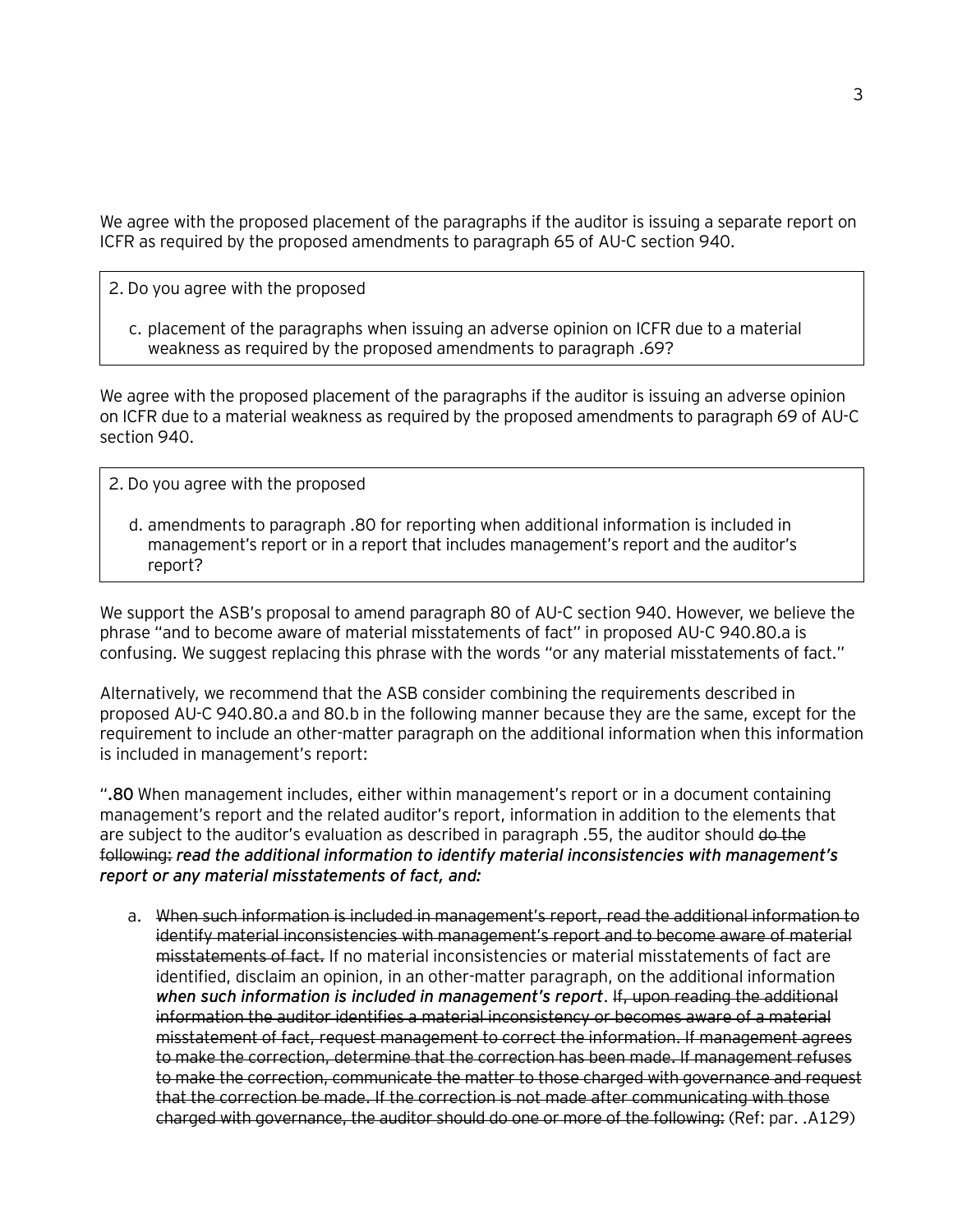- i. Consider the implications for the auditor's report and communicate to those charged with governance about how the auditor plans to address the material inconsistency or material misstatement of fact in the auditor's report
- ii. Withhold the auditor's report
- iii. Withdraw from the engagement, when withdrawal is possible under the applicable law or regulation
- b. When such information is included outside management's report and the related auditor's report, read the additional information to identify material inconsistencies with management's report. If, upon reading the additional information, the auditor identifies a material inconsistency or becomes aware of a material misstatement of fact, request management to correct the information. If management agrees to make the correction, determine that the correction has been made. If management refuses to make the correction, communicate the matter to those charged with governance and request that the correction be made. If the correction is not made after communicating with those charged with governance, the auditor should do one or more of the following: (Ref: par. .A130)
	- i. Consider the implications for the auditor's report and communicate to those charged with governance about how the auditor plans to address the material inconsistency or material misstatement of fact in the auditor's report
	- ii. Withhold the auditor's report
	- iii. Withdraw from the engagement, when withdrawal is possible under the applicable law or regulation"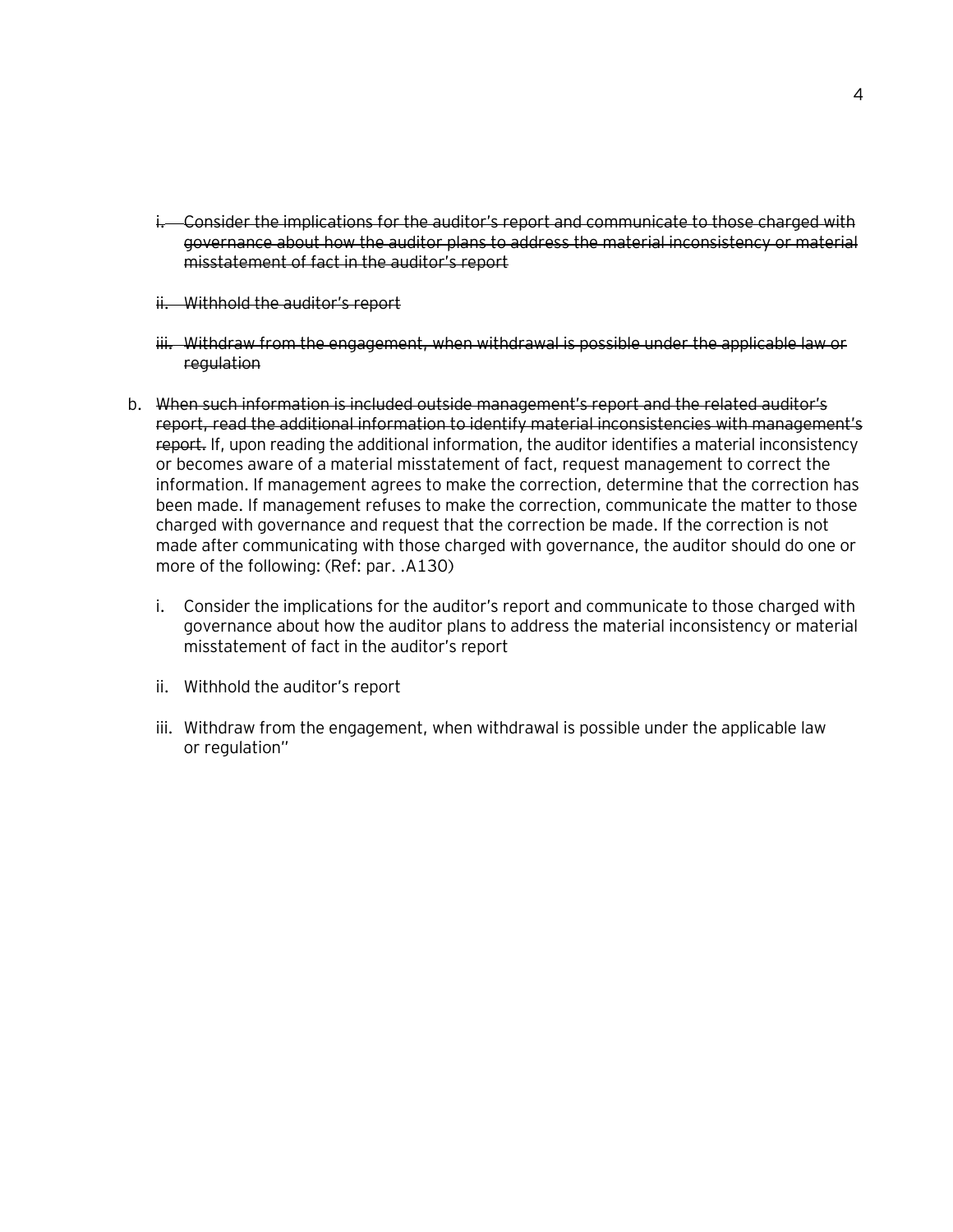## **Attachment B — Recommendations for other edits and improvements**

| AU-C Section 930, Interim Financial Information |                                                                                                                                                                                                                                                                                                                                                                                                                           |  |
|-------------------------------------------------|---------------------------------------------------------------------------------------------------------------------------------------------------------------------------------------------------------------------------------------------------------------------------------------------------------------------------------------------------------------------------------------------------------------------------|--|
| Paragraph                                       | Recommendation                                                                                                                                                                                                                                                                                                                                                                                                            |  |
| .31.d                                           | We recommend the following edits to the description of the requirements of<br>AU-C section 930, paragraph 31.d, to better align with the drafting convention<br>used in AU-C section 700 (SAS No. 134):                                                                                                                                                                                                                   |  |
|                                                 | d. A section, directly following the "Results of Interim Financial<br>Information" section, that includes the heading "Basis for Review<br>Results," and includes does the following statements: (Ref: par. . A50)                                                                                                                                                                                                        |  |
|                                                 | i.<br><b>States that <math>\mp</math> the review was conducted in accordance with</b><br>generally accepted auditing standards applicable to reviews of<br>interim financial information generally accepted and identifies in<br>the United States of America as the country of origin of those<br>standards applicable to reviews of interim financial information.<br>(Ref: par. .A51)                                  |  |
|                                                 | Includes a statement that a A-review of interim financial information<br>ii.<br>consists principally of applying analytical procedures and making<br>inquiries of persons responsible for financial and accounting matters.                                                                                                                                                                                               |  |
|                                                 | iii. Includes a statement that aA review of interim financial information<br>is substantially less in scope than an audit conducted in accordance<br>with auditing standards generally accepted in the United States of<br>America, the objective of which is an expression of an opinion<br>regarding the financial statements information as a whole, and<br>accordingly, the auditor does not express such an opinion. |  |
|                                                 | iv. Includes a statement that $\mp$ the auditor is required to be<br>independent of the entity and to meet the auditor's other ethical<br>responsibilities, in accordance with the relevant ethical<br>requirements relating to the review. (Ref: par. .A52-.A53)                                                                                                                                                         |  |
|                                                 | v. States whether Ithe auditor believes that the results of the review<br>procedures provide a reasonable basis for the auditor's conclusion.                                                                                                                                                                                                                                                                             |  |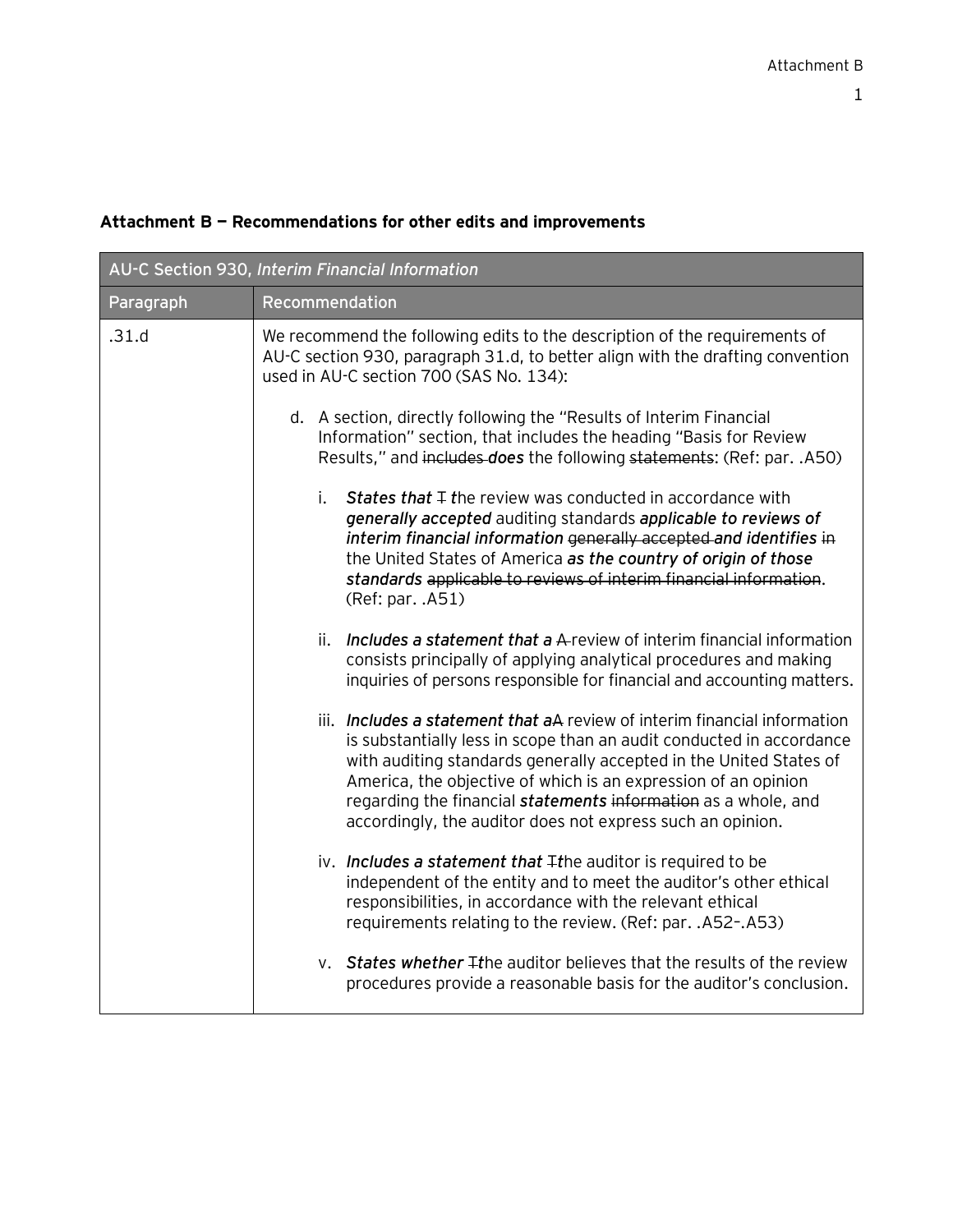| AU-C Section 935, Compliance Audits |                                                                                                                                                                                                                                                                                                                                                                                                                                                                                                                             |  |
|-------------------------------------|-----------------------------------------------------------------------------------------------------------------------------------------------------------------------------------------------------------------------------------------------------------------------------------------------------------------------------------------------------------------------------------------------------------------------------------------------------------------------------------------------------------------------------|--|
| Paragraph                           | Recommendation                                                                                                                                                                                                                                                                                                                                                                                                                                                                                                              |  |
| .11                                 | We recommend the following edit to the definition of Material noncompliance in<br>paragraph 11 of AU-C section 935:                                                                                                                                                                                                                                                                                                                                                                                                         |  |
|                                     | "Material noncompliance. In the absence of a definition of material<br>noncompliance in the governmental audit requirement, noncompliance with<br>the applicable compliance requirements is considered to be quantitatively or<br>qualitatively material if there is a substantial likelihood that, individually or in<br>the aggregate, it would to influence the judgment made by a reasonable user<br>about compliance with the requirements of the government program as a<br>whole based on the report on compliance." |  |
| .30                                 | Extant AU-C section 935, paragraph 30.e.v, states the following:                                                                                                                                                                                                                                                                                                                                                                                                                                                            |  |
|                                     | "A statement that the compliance audit does not provide a legal determination<br>of the entity's compliance"                                                                                                                                                                                                                                                                                                                                                                                                                |  |
|                                     | We observe that this requirement was removed from the proposed amendments<br>to AU-C section 935. However, we believe the extant requirement should be<br>retained and presented as new AU-C 935.30.g.vii.                                                                                                                                                                                                                                                                                                                  |  |
| .30.g.iv                            | We recommend the following edit to paragraph 30.g.iv of AU-C section 935:                                                                                                                                                                                                                                                                                                                                                                                                                                                   |  |
|                                     | "State that noncompliance with the applicable compliance requirements is to<br>be considered quantitatively or qualitatively material to compliance if there is a<br>substantial likelihood that, individually or in the aggregate, it would influence the<br>judgment made by a reasonable user about compliance with the requirements of<br>the government program as a whole based on the report on compliance"                                                                                                          |  |
| .31                                 | We recommend moving the following content from paragraph 31 of AU-C<br>section 935 to paragraph 30 of AU-C section 935:                                                                                                                                                                                                                                                                                                                                                                                                     |  |
|                                     | A combined report on compliance and internal control over compliance is<br>presented in the exhibit "Illustrative Combined Report on Compliance With<br>Applicable Requirements and Internal Control Over Compliance - (Unmodified<br>Opinion on Compliance; No Material Weaknesses or Significant Deficiencies in<br>Internal Control Over Compliance Identified)."                                                                                                                                                        |  |